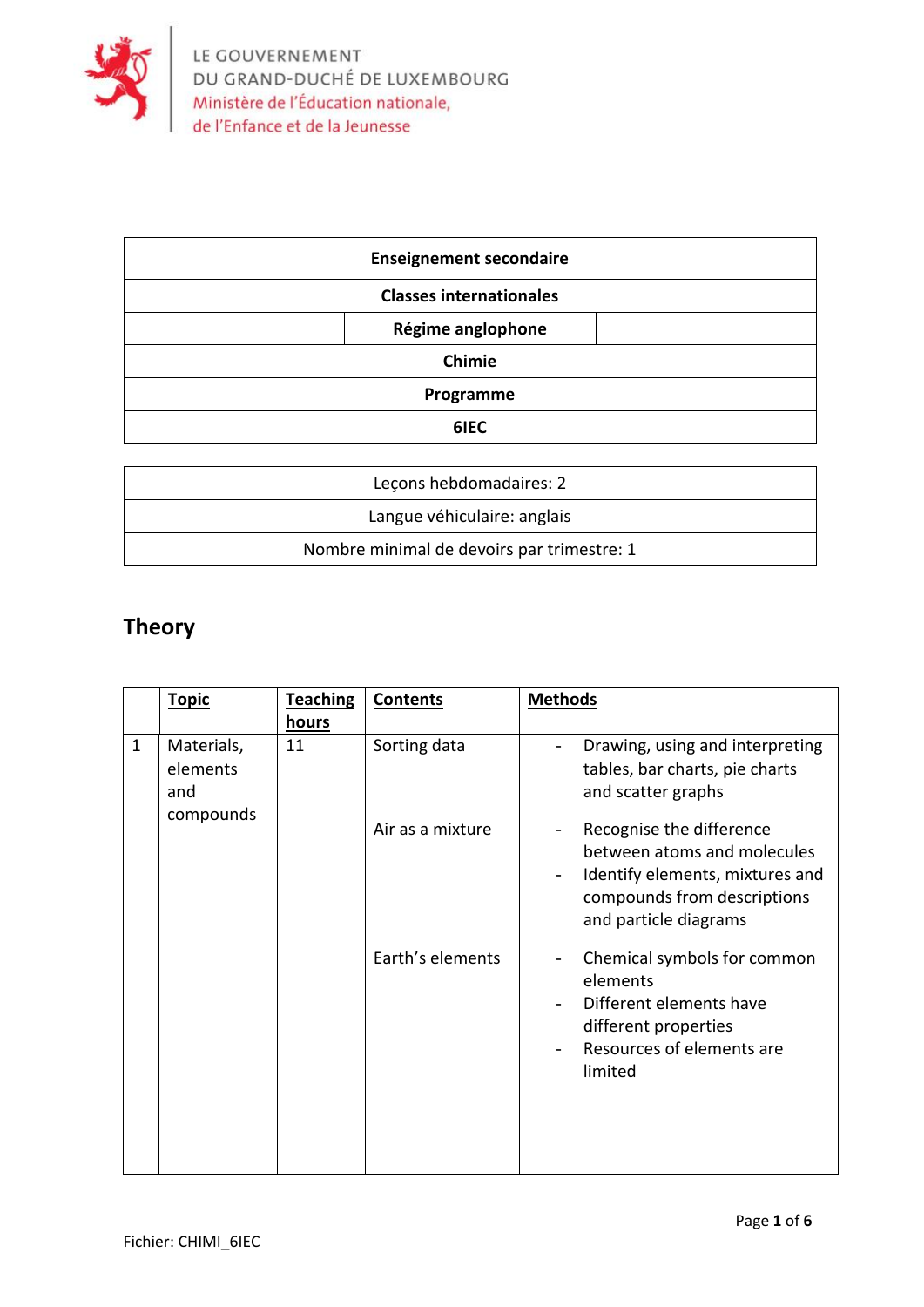

LE GOUVERNEMENT<br>DU GRAND-DUCHÉ DE LUXEMBOURG<br>Ministère de l'Éducation nationale,<br>de l'Enfance et de la Jeunesse

|                |             |    | Metals and non-<br>metals<br>Making and | Describe and identify metals<br>and non-metals by their<br>properties<br>Relate the use of an element to<br>its properties<br>Observe changes when a<br>chemical reaction takes place<br>Name simple compounds |
|----------------|-------------|----|-----------------------------------------|----------------------------------------------------------------------------------------------------------------------------------------------------------------------------------------------------------------|
|                |             |    | naming<br>compounds                     |                                                                                                                                                                                                                |
|                |             |    | Chemical<br>reactions                   | Use and understand word<br>equations for chemical<br>reactions<br>Decomposition reactions                                                                                                                      |
| $\overline{2}$ | Combustions | 12 | Engines, Burning<br>fuels.              | Describe the reactions of<br>hydrogen and hydrocarbons<br>with oxygen.<br>Use word equations to model<br>combustion reactions.                                                                                 |
|                |             |    | Oxidation.                              | Describe oxidation reactions of<br>metals and non-metals.                                                                                                                                                      |
|                |             |    | Conservation of<br>mass.                | Explain changes in mass seen in<br>oxidation reactions (law of<br>conservation of mass).                                                                                                                       |
|                |             |    | Fire safety and<br>fire extinguishers.  | Use the fire triangle to explain<br>how to control a fire.<br>Identify hazard symbols for<br>substances likely to cause fire.                                                                                  |
|                |             |    | Air pollution.                          | Describe pollutants that are<br>formed by burning fuels.<br>Explain how these pollutants<br>cause problems and how their<br>effects can be reduced.                                                            |
|                |             |    | Global warming.                         | Describe the greenhouse effect<br>and how it is caused<br>Explain how human activity may<br>be causing global warming.<br>Explain how global warming can<br>be reduced                                         |
|                |             |    |                                         |                                                                                                                                                                                                                |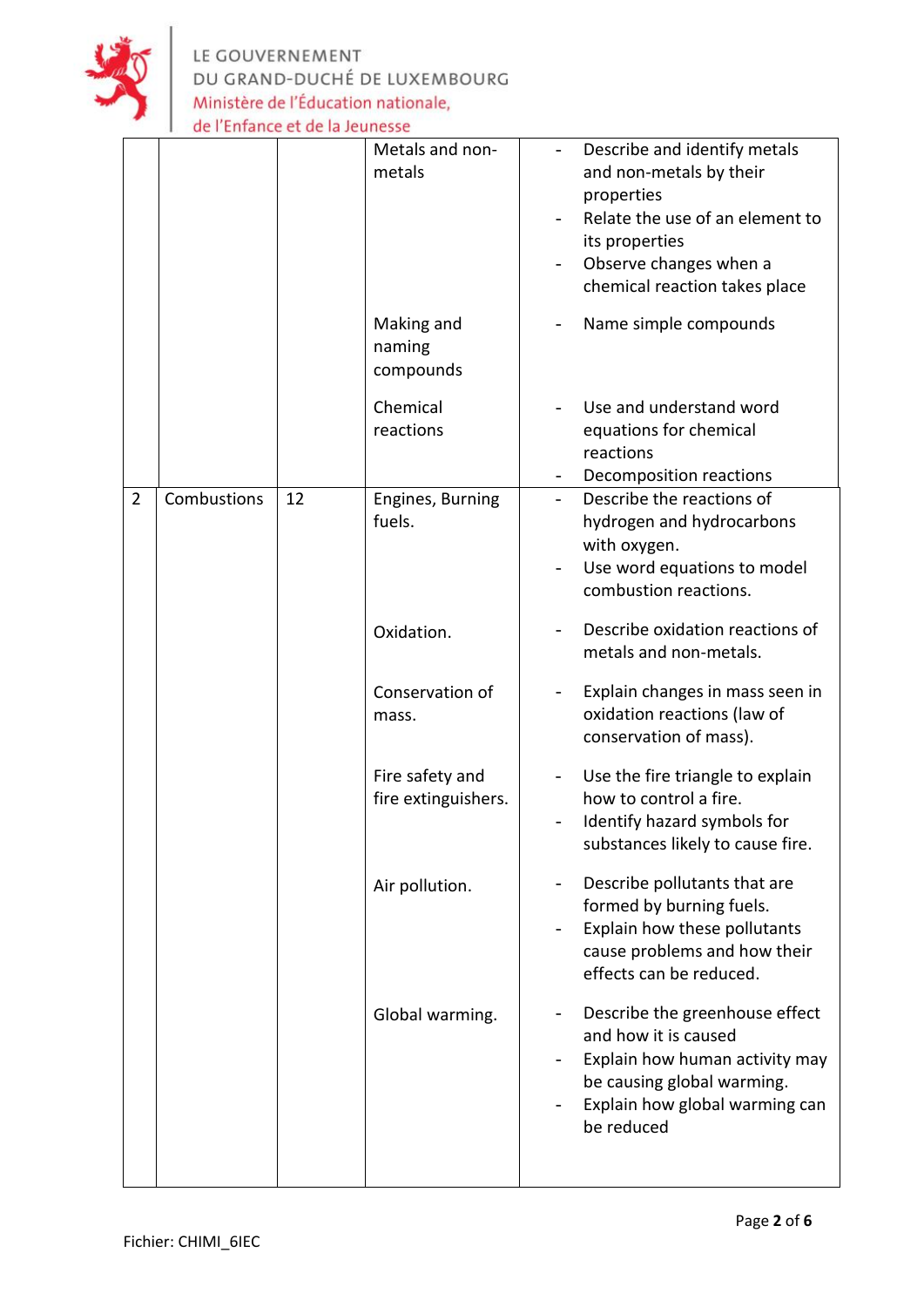

LE GOUVERNEMENT<br>DU GRAND-DUCHÉ DE LUXEMBOURG Ministère de l'Éducation nationale, de l'Enfance et de la Jeunesse

|   |                        |    | Information and<br>explanation text.<br>Reducing<br>pollution.<br>Fireworks. | Identify information text and<br>explanation text.<br>Use the structure of a text to<br>help with answering questions.<br>Describe how pollution caused<br>by cars can be reduced in the<br>future.                                                                      |
|---|------------------------|----|------------------------------------------------------------------------------|--------------------------------------------------------------------------------------------------------------------------------------------------------------------------------------------------------------------------------------------------------------------------|
| 3 | The periodic<br>table. | 10 | Dalton's atomic<br>model.                                                    | Describe Dalton's atomic theory.<br>Describe elements using<br>physical properties.                                                                                                                                                                                      |
|   |                        |    | Chemical<br>properties.                                                      | Write and identify the chemical<br>symbols for elements.<br>Explain the difference between<br>physical and chemical changes<br>and properties<br>Use atomic theory to explain<br>what happens during chemical<br>reactions.<br>Write and interpret chemical<br>formulae. |
|   |                        |    | Mendeleev's<br>table.                                                        | Use the periodic table to find<br>elements with similar<br>properties.<br>Describe some typical<br>properties of alkali metals,<br>halogens and noble gases.<br>Describe how the periodic table<br>is arranged.                                                          |
|   |                        |    | Physical trends.                                                             | Explain melting, freezing and<br>boiling points, and use them to<br>predict the state of a substance.<br>Describe and identify trends in<br>physical properties within the<br>periodic table.                                                                            |
|   |                        |    | Chemical trends.                                                             | Identify metals and non-metals<br>by their properties and position<br>in the periodic table.<br>Describe the reactions of some<br>elements with water and<br>oxygen.                                                                                                     |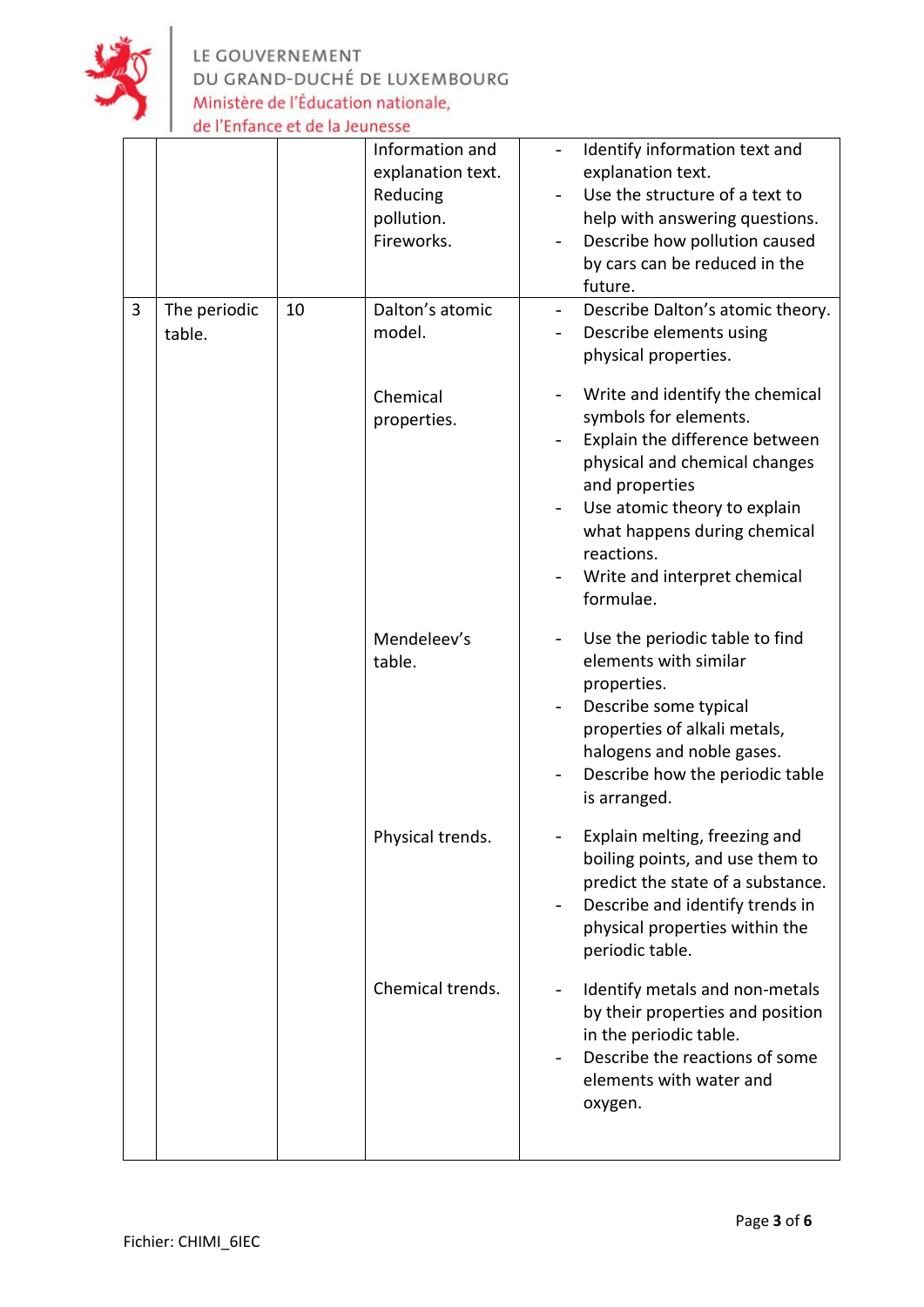

|   |                                        |    |                            | Identify trends and make<br>predictions about chemical<br>properties using the periodic<br>table. (Use of alkali metal<br>compounds in fireworks,<br>Firework ban)                             |
|---|----------------------------------------|----|----------------------------|------------------------------------------------------------------------------------------------------------------------------------------------------------------------------------------------|
| 4 | <b>Materials</b><br>and their<br>uses. | 12 | Building up.               | Name different materials used<br>in building different structures<br>(houses, tall structures).<br>Explain why some materials are<br>better suitable for building than<br>others.              |
|   |                                        |    | Metal properties.          | Describe some common<br>properties and uses of metals<br>Write word equations for the<br>reactions of metals and non-<br>metals.<br>Describe what a catalyst is and<br>some uses of catalysts. |
|   |                                        |    | Corrosion.                 | Describe what happens during<br>corrosion and rusting.<br>Explain how metals can be<br>protected from corrosion.<br>Identify the products and<br>reactants using a symbol<br>equation.         |
|   |                                        |    | Metals and<br>water.       | Describe the reactions of metals<br>with water.<br>Place metals in order of<br>reactivity.<br>Write word and symbol<br>equations for reactions.                                                |
|   |                                        |    | Metals and acids.          | Describe the reactions with<br>acids.<br>Place metals in order of<br>reactivity.<br>Write word and symbol<br>equations for reactions.                                                          |
|   |                                        |    | Pure metals and<br>alloys. | Explain what alloys are and why<br>they are used.<br>Use models to explain the<br>properties of alloys.                                                                                        |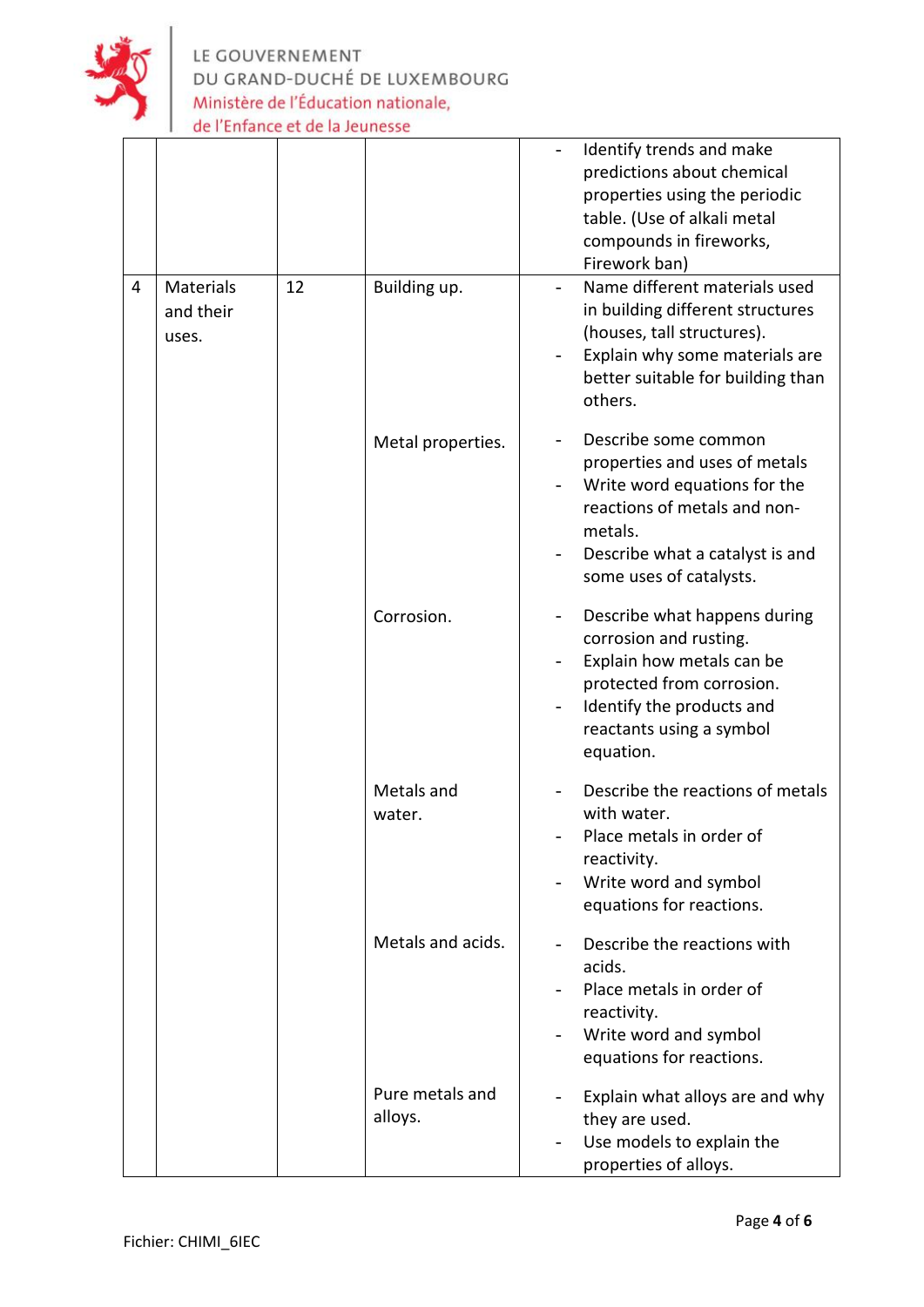

| points. |
|---------|
|---------|

## **Practicals**

|                | <b>Topic</b>             | <b>Teaching</b><br>hours | <b>Contents</b>                                                                                                                            | <b>Methods</b>                                                                                                                                                                                                                                                                                                                                                                                            |
|----------------|--------------------------|--------------------------|--------------------------------------------------------------------------------------------------------------------------------------------|-----------------------------------------------------------------------------------------------------------------------------------------------------------------------------------------------------------------------------------------------------------------------------------------------------------------------------------------------------------------------------------------------------------|
| $\mathbf{1}$   | Safety in the<br>lab.    | $\overline{2}$           | Hazards<br>Controlling risks.                                                                                                              | Recognize some common<br>hazard symbols.<br>Explain why hazard symbols are<br>necessary.<br>Plan and explain safety<br>precautions.<br>Recognize hazards and explain<br>how the risks can be controlled.<br>Identify hazards when heating<br>and describe how to reduce<br>risks.                                                                                                                         |
| $\overline{2}$ | Metals and<br>non-metals | $\overline{2}$           | Properties of<br>non-metals and<br>metals                                                                                                  | Use experiments to show differences<br>Melting temperature<br>Conductivity of heat (with<br>different metals)<br>Conductivity of electricity<br>$\overline{\phantom{0}}$<br>Density                                                                                                                                                                                                                       |
| 3              | Combustions.             | 5                        | Combustions in<br>air and in pure<br>oxygen.<br>Fair testing.<br>(Independent<br>variable,<br>dependent<br>variable, control<br>variables. | Combustion of hydrocarbons<br>$\overline{\phantom{0}}$<br>(candle).<br>Test for carbon dioxide,<br>Test for water.<br>Combustion of metals and non-<br>metals.<br>Identify independent and<br>dependent variables in a test.<br>Identify control variables in an<br>experiment and describe how to<br>control it.<br>Explain why it is important to<br>carry out a fair test.<br>Production of sparklers. |
|                |                          |                          | Conservation of<br>mass.<br>Fireworks                                                                                                      |                                                                                                                                                                                                                                                                                                                                                                                                           |